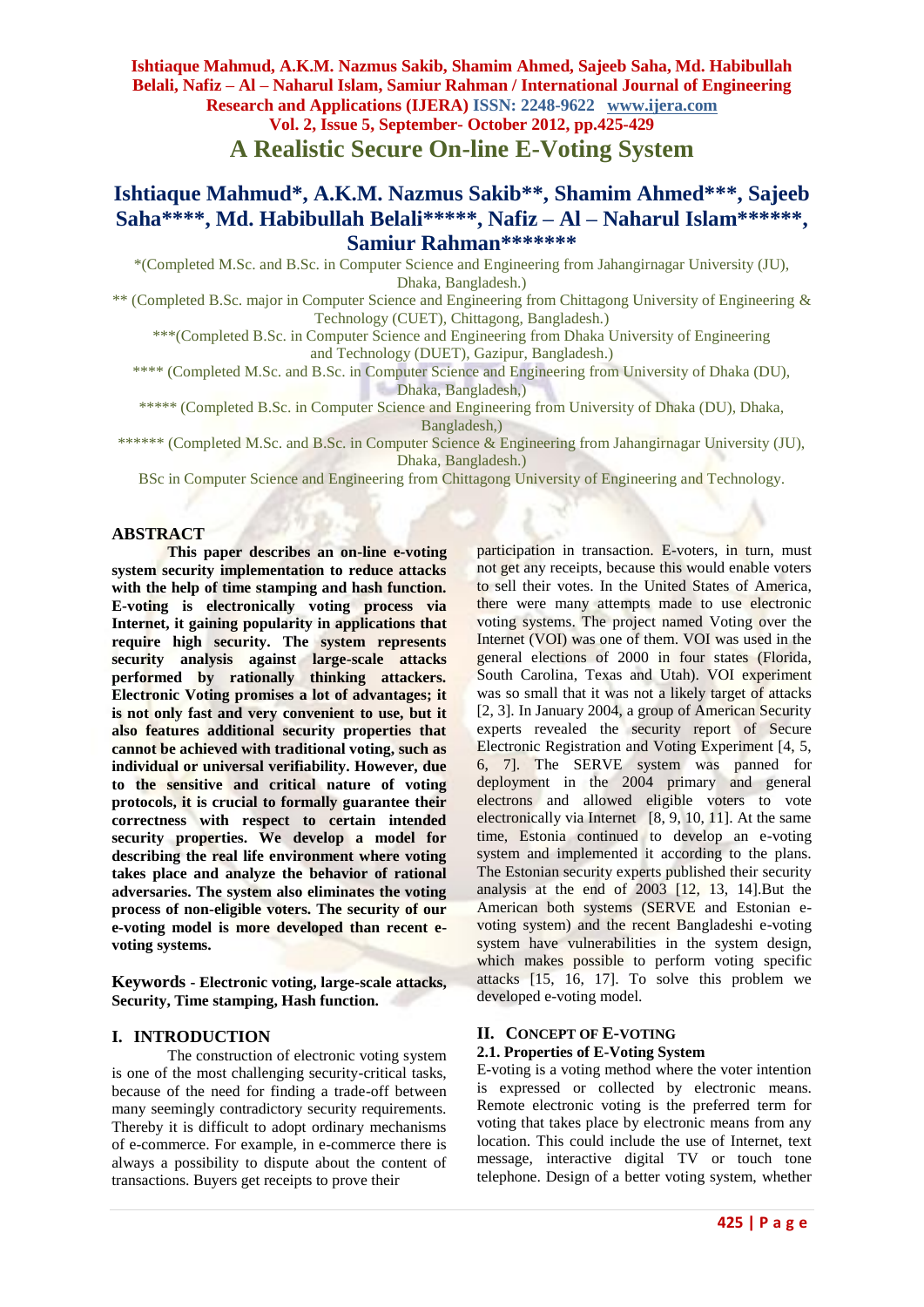## **Ishtiaque Mahmud, A.K.M. Nazmus Sakib, Shamim Ahmed, Sajeeb Saha, Md. Habibullah Belali, Nafiz – Al – Naharul Islam, Samiur Rahman / International Journal of Engineering Research and Applications (IJERA) ISSN: 2248-9622 www.ijera.com Vol. 2, Issue 5, September- October 2012, pp.425-429**

electronic or using traditional paper ballots or mechanical devices must satisfy a number of following criteria [1].

- Eligible voters are capable to cast ballot that participate in the final tally.
- Eligible voters are not capable to cast two ballots that both participate in the computation of the final tally.
- Non-eligible voters are disfranchised.
- Votes are secret.
- It is possible for auditors to check whether all correct cast ballots participated in the computation of final tally.
- It must be possible to repeat the computation of the final tally.
- All valid voters are counted correctly and the system outputs the finally tally.
- The result of an election must be secret until the end of the election.

#### **2.2. Phases of E-Voting System**

There are six main phases of e-voting system [1].

- **The voters' managing***:* Is a phase in which votes are managed, stored and prepared for counting.
- **The voters' registration***:* Is the phase to defined voters for the e-voting system and gives them authentication data to log into the e-voting system.
- **The authentication:** Is a phase to verify that the voters have access rights and franchise.
- **The voting and vote's saving:** Is a phase where eligible voters cast votes and e-voting system saves the received votes from voters.
- **The voters' managing***:* Is a phase in which votes are managed, stored and prepared for counting.
- **The voters' counting***:* Is the phase to decrypt and count the votes and output the final tally.
- **The auditing:** Is a phase to check that eligible voters were capable to vote and their votes participate in the computation of final tally.



**Fig.1:** Phases of e-voting system

## **2.3. Components of E-Voting System**

It is possible to divide the e-voting system into three main components of infrastructure [1].

- **Voter application:** Voter application is a web application or an application in voter's personal computers for casting votes. It connects to network server. Usually, encryption and authentication methods secure the communication between these components.
- **Network server:** Network server is an online server that provides voters a necessary interface for casting votes. It connects to Back-office server and transfers the received votes.
- **Back-office server:** Back-office is consists of server to save and maintain votes and count a final tally.



**Fig.2:** Components of e-voting system

# **2.4. E-Voting Attacks and Security Analysis**

There are following e-voting specific attacks [1].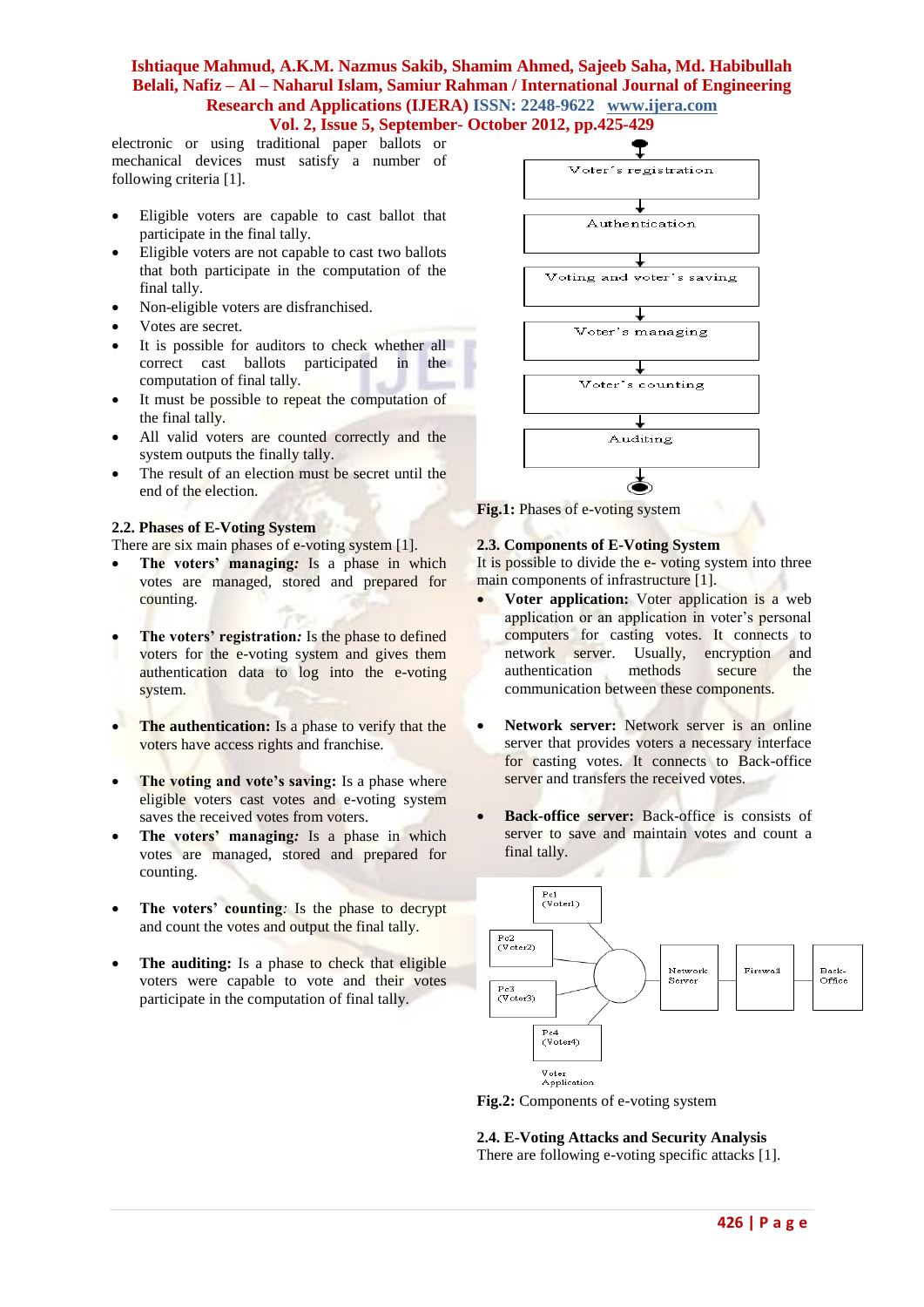# **Ishtiaque Mahmud, A.K.M. Nazmus Sakib, Shamim Ahmed, Sajeeb Saha, Md. Habibullah Belali, Nafiz – Al – Naharul Islam, Samiur Rahman / International Journal of Engineering Research and Applications (IJERA) ISSN: 2248-9622 www.ijera.com**

# **Vol. 2, Issue 5, September- October 2012, pp.425-429**

 **Large-scale vote**: *Theft* the aim of the attack is to change votes or give more votes for favorite candidates. Another threat is that voters are able to cast more than one vote, so that all votes are accepted final tally.

#### **Security properties:**

- Non-eligible voters are disfranchised.
- Eligible voters are not able to cast two ballots that both participate in the computation of the final tally.
- **Large-scale disfranchisement votes**: It means that a large number of correctly encrypted ballots from eligible voters never reach Back-office. Attacks could also selectively disfranchise eligible votes. The aim of disfranchisement of votes is to eliminate undesirable votes.

#### **Security properties:**

- Eligible voters are able to cast ballots that participate in the computation of the final tally.
- **Large-scale votes' buying and selling***:* It means that a large number of votes are sold. The aim of this attack is to increase the amount of votes for certain supported candidates.

#### **Security properties:**

- Voters are secret
- **Large-scale privacy violation:** One of the main rights is voter's privacy. The aim of the attacks is to reveal how voters have voted.

#### **Security properties:**

Voters are secret

#### **III. DESCRIPTION OF PROPOSED MODEL**

For constructing the models of our system we focus on two components:

## **3.1. Internal Components:**

- Voter Application.
- Network Server.
- Voting Storing Server
- Votes Counting Server
- Back-office Server

**Voter application:** Voter application is a web application or an application in voter's personal computers for casting votes. It connects to network server.

**Network server:** Network server is an online server that provides voters a necessary interface for casting votes. It connects to voting storing server and transfers the received votes.

**Voting Server:** The voting server is responsible for the second stage of the election process. The voting server manages the vote casting stage. It receives the voters' anonymous ID validated from the network server, and use it to authenticate the legality of voter, but not the voter identity, which mean the voting server can only check if the voter have the rights to cast a vote or not, but it will be never able to figure the real identity of the voter who cast the vote in the time of the voting or after the end of the voting session. The voting server also keeps tracking the voting process to ensure that each eligible voter will vote only once.

**Votes Counting Server:** The counting server is responsible for the last and final stage of the election process which is votes counting also known as election post, the counting server collects the vote's ballots, counts the votes, and finally professes the election result.

**Back-office Server:** Back-office is consists of server to save and maintain votes and count a final tally with help of time stamping process and hash function.

## **3.2. External Components:**

- E-token
- Certificate Authority

**E-Token:** Is a national public key infrastructure based on smart card and USB technologies. E-token includes a full suite of security and authentication methods. Voters will use e-token for authentication purpose in the voter application stage and also to store their election certificate, and to execute other security and cryptology computing required by the evoting system. The use of e-token in our scheme provides a high level of security, and introduces a new feature which is the mobility of the scheme, which allows voters to cast their vote from any place and on any computer.

**Certificate Authority:** Is responsible to confirm the person identification data received by the network server in the voter application and identification stage and to provides personal information about the voter where the network server can use this information to take a decision about the state of the voter if he/she is eligible or not.



**Fig.3:** E-voting components of proposed model.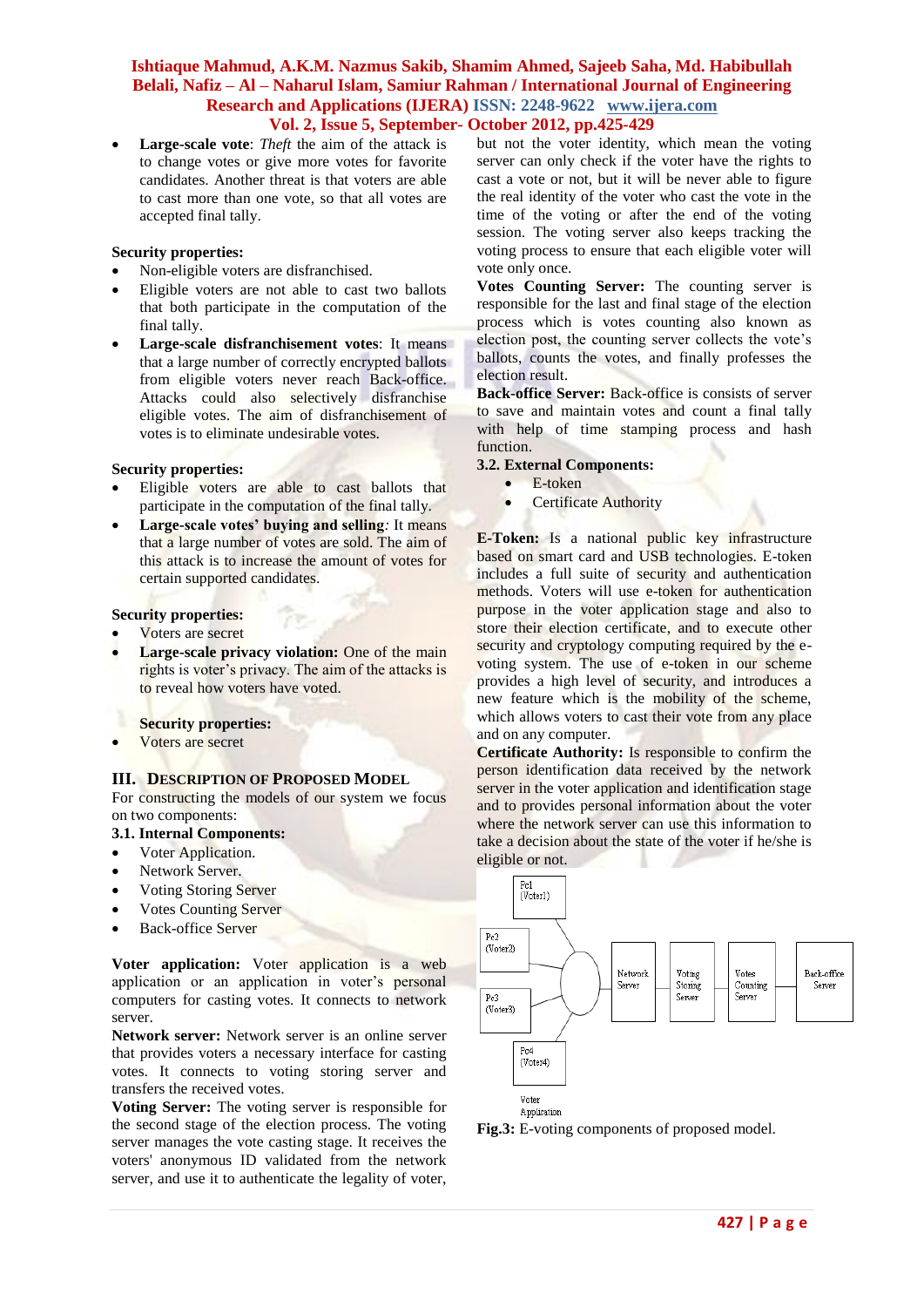# **Ishtiaque Mahmud, A.K.M. Nazmus Sakib, Shamim Ahmed, Sajeeb Saha, Md. Habibullah Belali, Nafiz – Al – Naharul Islam, Samiur Rahman / International Journal of Engineering Research and Applications (IJERA) ISSN: 2248-9622 www.ijera.com**

# **Vol. 2, Issue 5, September- October 2012, pp.425-429**

# **IV. VOTE COUNTING PROCESS OF PROPOSED MODEL**

E-voting system is secure when Costs=0 or Costs>0. Costs do not affect the attacker's final decision. In our security analysis we may consider attacks is not possible if (Vote Count=1) and the attacker the attack is successful if (Vote Count=2).We can justify the security of our proposed model. Then we calculate the Votes. The parameters are:

Gains-The gains of the attacker, when the attack succeeds;

Costs- The cost of the attack;

p- The success probability of the attack;

q- The probability of getting caught (if the attack was successful);

q\_-The probability of getting caught (if the attack was not successful);

Penalties-The penalties when the attacker are caught (if the attack was not successful);

Vote Count =  $-Costs + [Gains. \{p. (2-q)-(1-p). q_1\}]$ (1)

If voters vote more than once, in the case when 10 voters among 100 eligible voters vote twice the probability to succeed voting is  $p=0.99^{10}$  The probability of getting caught is  $q=q_1=1-0.99^{10}$ 0.096. Here,  $p=0.99^{10}$ ,  $q=0.9$  and  $q=0.096$ 

Putting the value in equation (1) the Vote Count is

Vote Count =  $-Costs + [Gains. \{p. (2-q)-(1-p). q_]\}$ 

$$
= -\text{Costs} + \text{Gains.} (0.99^{10} \cdot (2-0.9) - (1-0.99^{10}) \cdot (0.096)
$$

$$
= - \text{Costs} + \text{Gains} \cdot (0.995 - 0.009)
$$

 $= -$  Costs + Gains . (1)

 $= 1$ 



**Fig.4:** The votes counting process of proposed model

In our proposed model attack is not be successful because Vote Count equal to 1 (Vote Count=1). If (Vote Count=2) may happen multi-parameter attack, like Man in the Middle Attack for logging voters encrypted ballot. If an adversary knows secret in voters ballots, then he able to create all possible encrypted ballots per vote and deduced how voter voted. To reduce this attack we develop an algorithm.

## **V. ALGORITHM AND RESULT OF PROPOSED MODEL**

Algorithm for our proposed model is following:

## **5.1. Algorithm**

Step1. Initialize number of ballot paper.

Step2. Find any attack then calculate time stamping and compare hash function.

Step3. If the time of voter  $1<sup>st</sup>$  vote is grater or equal  $2^{nd}$  vote (1<sup>st</sup> vote time $\geq 2^{nd}$  vote time) and hash function (H1=H2) then go to step 4, else go to step 5. Step4. If the time of voter  $1<sup>st</sup>$  vote is less than  $2<sup>nd</sup>$ vote  $(1<sup>st</sup>$  vote time $< 2<sup>nd</sup>$  vote time) and hash function  $(H1 \neq H2)$  then attack is reduce. Otherwise go to step 2.

Step5. If all attacks are reduced (Vote Count=1) then exit; else go to step 4*.*

#### **5.2. Result**

| <sup>ox</sup> "C: \aumi c files \evoting_01 \Debug\evoting_01.exe" |  |  |  |  |  |  |
|--------------------------------------------------------------------|--|--|--|--|--|--|
| Vote Count= 1<br>Press any key to continue                         |  |  |  |  |  |  |
|                                                                    |  |  |  |  |  |  |
|                                                                    |  |  |  |  |  |  |
|                                                                    |  |  |  |  |  |  |
|                                                                    |  |  |  |  |  |  |
|                                                                    |  |  |  |  |  |  |

**Fig. 5:** Result of the proposed model

 Fig.5 shows the result of the proposed model, Vote Count is equal to 1 (Vote Count=1).From the above results it may conclude that when Vote Count=2, then attacks are occurring and if Vote Count=1, then attacks are reducing. So, in our proposed model attack is not possible because the Vote Count of the security model is equal to 1 (Vote Count=1).

## **VI. DIFFERENCES BETWEEN PROPOSED MODEL AND OTHER SYSTEMS**

**Table 1:** Points out briefly the main difference between our proposed model and other e-voting system.